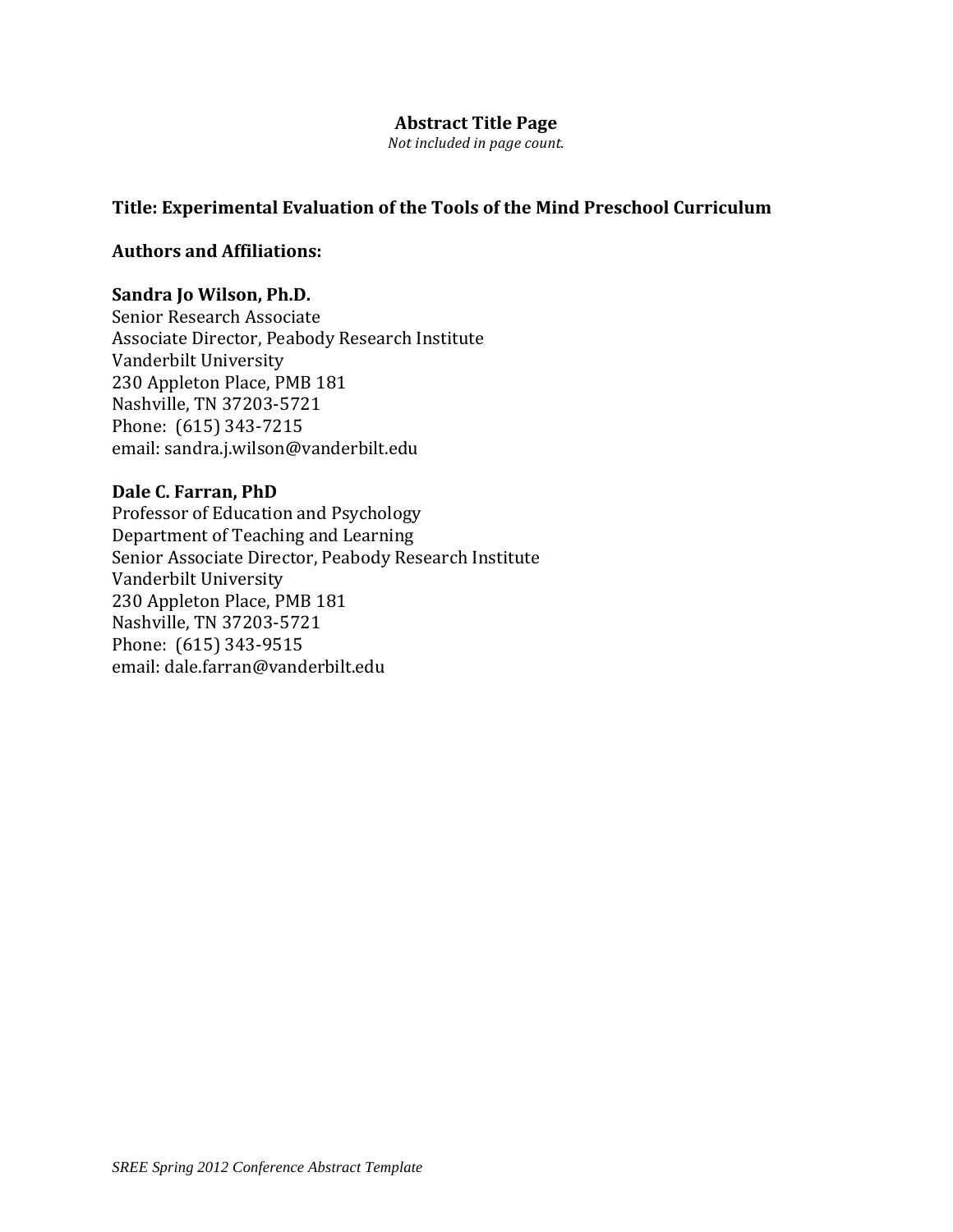#### **Abstract Body**

Limit 4 pages single-spaced.

#### **Background / Context:**

This paper will focus on the results of our ongoing experimental evaluation of the Tools of the Mind Prekindergarten Curriculum (Bedrova & Leong, 2007), which is being conducted in Tennessee and North Carolina. The Tools of the Mind curriculum approach follows from socio-cultural perspectives on child development that emphasize how children acquire skills and "cultural tools" (e.g., spoken and written language, pretend play, the use of numbers, diagrams and maps) in collaboration with knowledgeable others. In the Tools approach, the tactics, mediators, forms of talk, and activities the teacher uses to foster learning are themselves designed to be part of what the student learns. Tools teaches teachers to use dynamic assessment and scaffolding techniques that will help children internalize the learning tools, that is, to use the mediators introduced by the teacher and then create their own, to apply self-talk and writing, and to use shared activities and dramatic play in ways that help them attend, self-monitor, solve problems, plan, and remember.

# Purpose / Objective / Research Question / Focus of Study:

The aim of the Tools of the Mind prekindergarten curriculum is to enhance children's executive function skills within an instructional context that promotes the basic academic and social skills that prepare them for kindergarten and beyond. To investigate the effectiveness of Tools in achieving this aim, we are conducting a longitudinal randomized experiment to answer the following questions:

- 1. Do children in Tools of the Mind classrooms improve more in literacy, math, social skills, and behavior problems during the preschool year than children in "business as usual" control classrooms? Are those gains sustained through kindergarten and first grade?
- 2. Do children in Tools of the Mind classrooms show greater gains in executive function than children in the control classrooms? Do those gains mediate the curriculum effects on literacy, math, and social skills outcomes?
- 3. Are there differential effects of Tools of the Mind associated with characteristics of the children or the classrooms?

## Setting:

Four school districts in Tennessee and two in North Carolina are participating in the study. The four Tennessee districts and one of the North Carolina districts experienced their test year during the 2010-2011 school year; the presentation will focus on these school districts. The second North Carolina district is experiencing its test year in 2011-2012. All the prekindergarten programs in these schools are funded through grants from their states and/or Title I, thus all families must meet the income guidelines for free or reduced-price lunch in order to enroll their children. The 2010-2011 school districts are: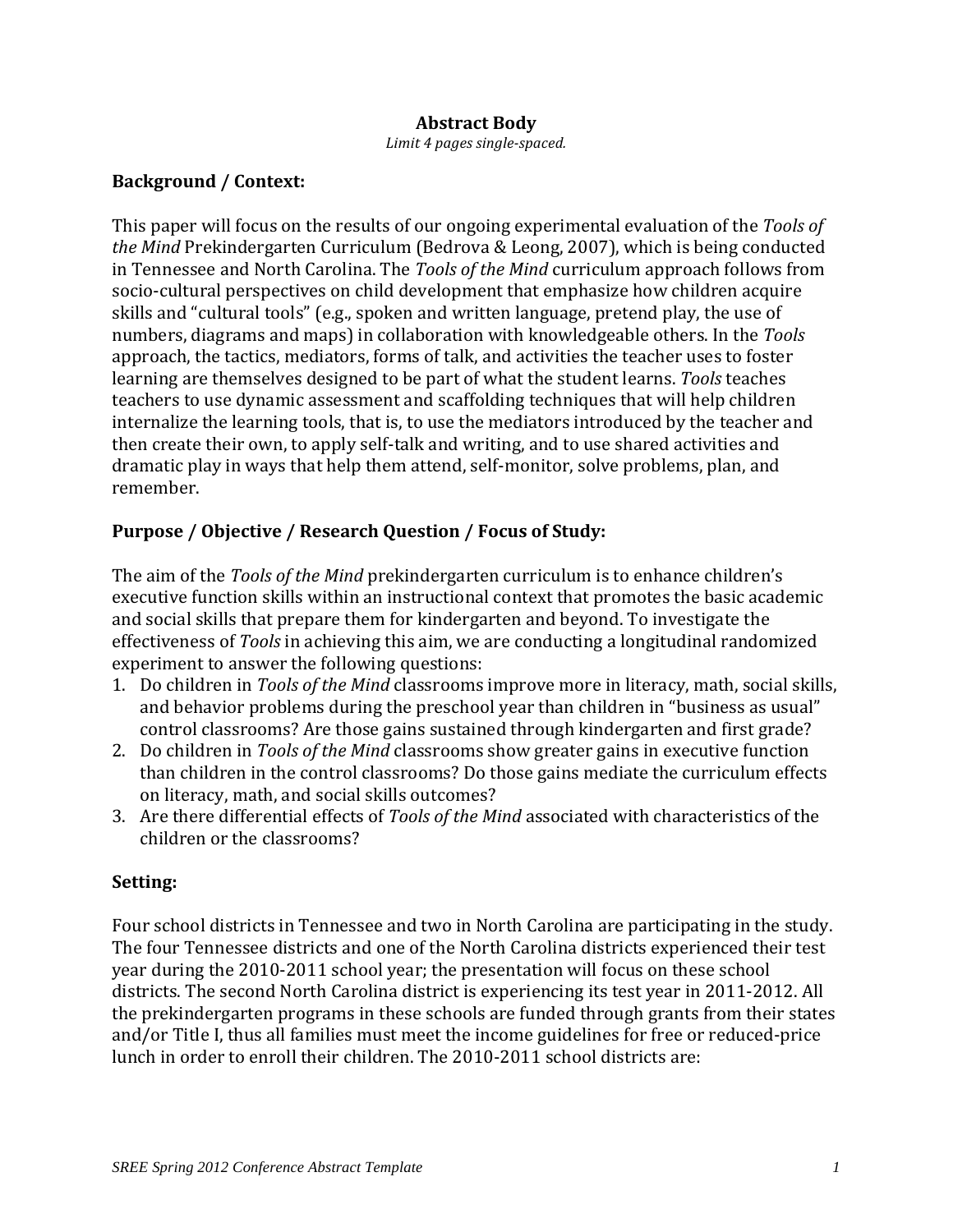- $1.$ Lebanon Special School District, an independent district for the city of Lebanon that is embedded within the Wilson county district, is located east of Nashville, TN. It serves more than 3,000 prekindergarten to  $8<sup>th</sup>$  grade students in five schools with 25% minority and a poverty rate of 51%. It has 5 prekindergarten classrooms in 5 schools.
- 2. Wilson County School District is east of Nashville, TN, in a predominantly rural county that is experiencing a dramatic increase in the number of Hispanic children. It serves more than 13,000 students in prekindergarten to  $12<sup>th</sup>$  grade with a poverty rate of 23% and 11% minorities. It has 10 prekindergarten classrooms in 9 schools.
- Franklin Special School District serves the city of Franklin and embedded within, but 3. independent from, the Williamson County school district. This K-8 school system is south of Nashville, TN, and serves 3,900 students in 7 schools. It serves 32% minority students with 30% economically disadvantaged and has 7 prekindergarten classrooms in 4 schools.
- Cannon County Schools is southeast of Nashville, TN, in a predominantly rural, poor 4. county. It serves 2,177 children, prekindergarten to  $12<sup>th</sup>$  grade, the majority of which qualify for free or reduced-price lunch  $(52\%)$  but a low percentage  $(3.2\%)$  is minority. It has 4 prekindergarten classes in 4 schools.
- Guilford County School System is an urban system serving 70,000 children in the 5. piedmont region of North Carolina. This school system serves a majority of minority students (58%), nearly half the students qualify for free or reduced-price lunch (49%). It has 77 prekindergarten classes in 45 schools, and 30 of those classrooms in 22 schools participated in the research.

# **Population / Participants / Subjects:**

In all, 847 children from 60 classrooms in 44 schools were seen at the beginning of prekindergarten and 801 children at the end of prekindergarten. Demographics for the participating children are shown in Table 1 (please insert Table 1 here). Overall, the sample of students was diverse in terms of ethnicity and language background, with multiple minority groups represented. Close to 30% of the students were English language learners.

Sixty teachers participated in the study, with 32 in the Tools condition and 28 in the comparison condition. Overall, teachers averaged 12 years of teaching experience. with seven years in preschool classrooms. All teachers had at least a Bachelor's degree, and over half had completed coursework toward or obtained a Master's degree. In addition, each classroom had at least one assistant.

# **Intervention / Program / Practice:**

Tools of the Mind is based on an interactive sequence of change (shown in Figure 1) whereby teachers use assessment and scaffolding to tailor their use and modeling of specific tactics. These are internalized by their students as cognitive tools, which are then used independently and manifested in observable behaviors in the classroom. That set of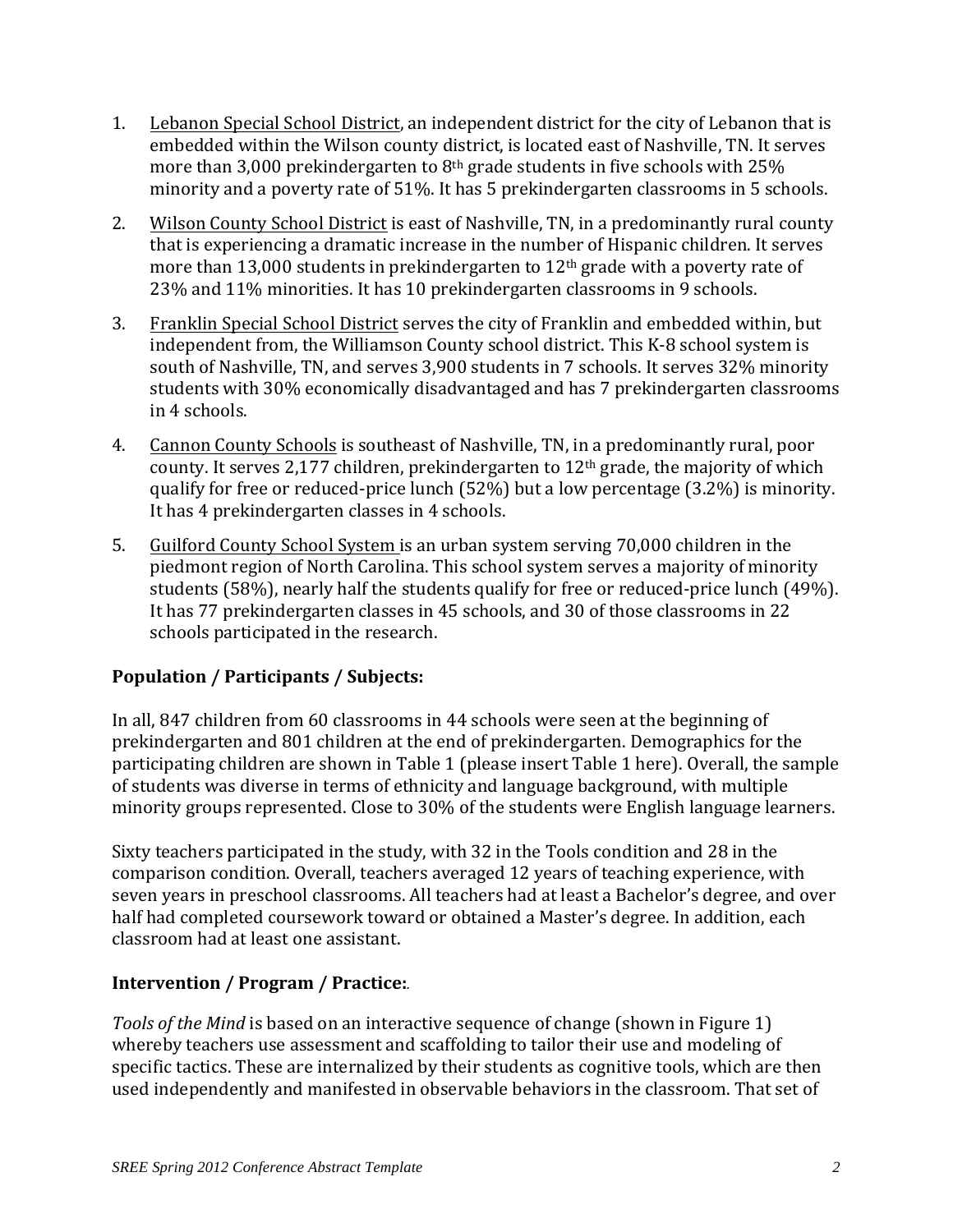behaviors we call *learning-related self-regulation or executive function*. As we describe in the data collection section below, our set of outcome measures includes indicators of both executive function and other key literacy, language, math, and social & emotional skills outcomes. Operationally, Tools of the Mind is both a curriculum and a professional development program for teachers. As a curriculum, the focus is on 61 Vygotskian activities designed to promote children's meta-cognitive development. As a part of this evaluation, a detailed fidelity of implementation system was devised that tallied the 61 activities teachers enacted, the steps they completed, mediators used and the inclusion of incorrect actions ("should not's") as identified by the curriculum developers.

#### **Research Design:**

This large-scale experimental study was designed to test the effectiveness of the Tools of the Mind curriculum when compared to the usual curriculum and practice occurring in the participating school systems. Because it is advantageous for the *Tools* professional development if all the prekindergarten teachers within a school are trained together and encouraged to support each other during implementation, schools were the unit of randomization. This scheme was also intended to minimize interaction between experimental and control teachers that might have compromised the comparison. The schools were blocked by district, with the large Guilford, NC district divided into two blocks. Within each block, half the schools were assigned to the Tools condition and half to the practice as usual control condition (with slight variations due to the uneven number of schools in some districts). All the prekindergarten classrooms within each school then participated in the condition to which the school was assigned.

The teachers in the classrooms assigned to the control condition continued to practice as usual with whatever curriculum they were using, which varied from district to district. The teachers in the Tools condition began the professional development sequence for Tools and began implementing the Tools curriculum the first year of the study (the 2009-2010 school year). However, that first year was a training and practice year for the teachers and no measures were taken on the children to assess curriculum effects. The second year (2010-2011) was the test year for the classrooms we report on here.

## **Data Collection and Analysis:**

We used a battery of child achievement measures as well as a number of direct assessments of self-regulation and teacher and assessor behavior rating measures to assess the effects of the curriculum. Achievement measures included 7 subtests from the Woodcock-Johnson that examine literacy, language, and math skills. The direct assessments of self-regulation were selected to capture one or more components of executive function including attentiveness, attention shifting, inhibitory control, persistence, and working memory. Teachers reported on children's classroom behavior and language ability. In addition, assessors rated children's self-regulatory behaviors during the assessment sessions.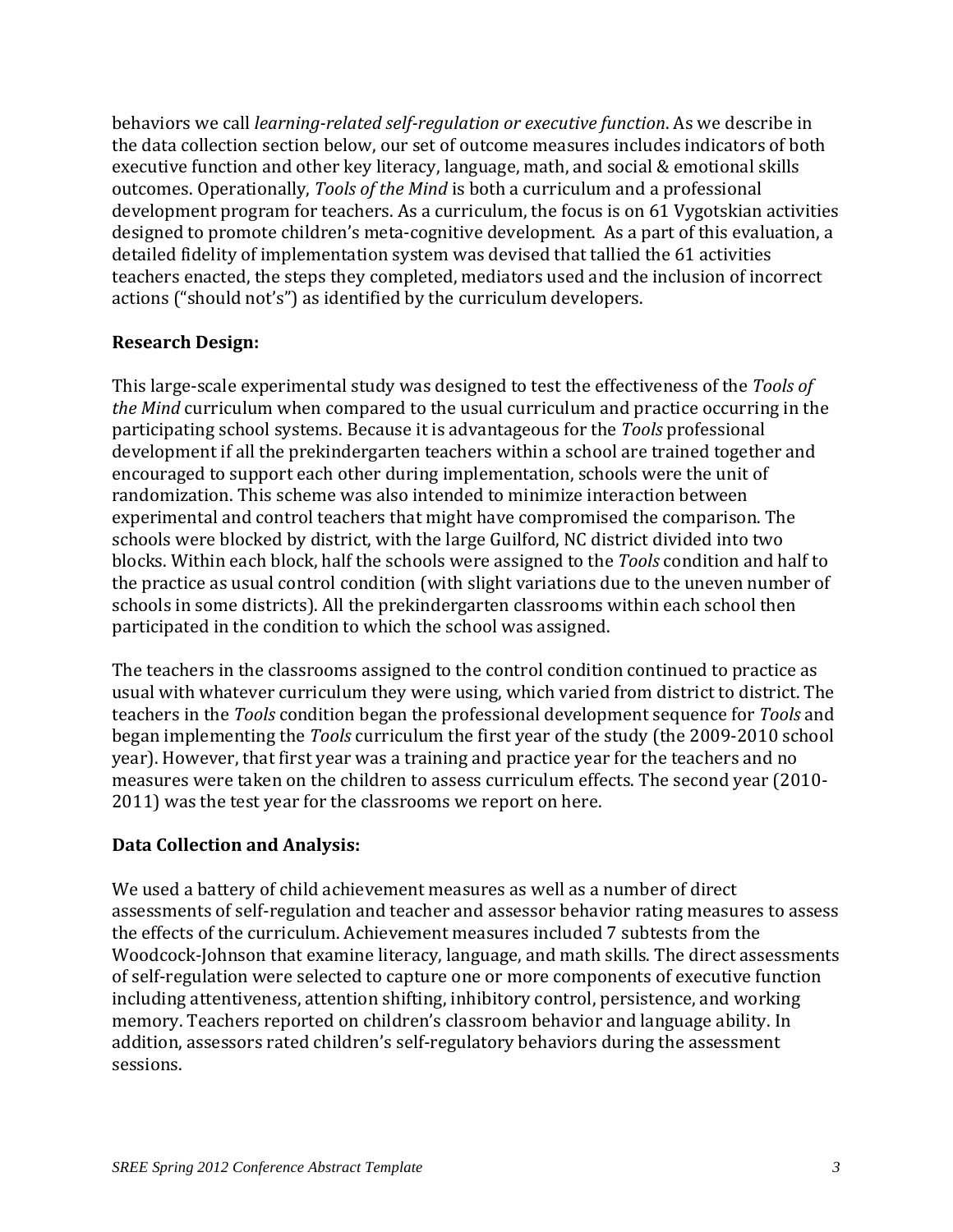Children were consented in both the intervention and comparison classrooms and tested on executive function and their academic preparation for kindergarten at the beginning and end of preschool. Children were individually assessed by trained and certified assessors in two 20-minute sessions. Teachers rated the children's social skills and classroom behavioral competencies in the fall (after 6 weeks of school) and in May.

## **Findings / Results:**

The students in the treatment and comparison groups were similar on all demographic variables. Furthermore, randomization checks have shown that the treatment and comparison groups were similar on all pretest assessments and ratings, with no significant differences between the *Tools* and comparison groups on any measure.

The effectiveness of the Tools curriculum was tested using multi-level regression models with students nested within classrooms, schools, and district blocks. The models for each outcome included pretest scores, age, interval between assessments, gender, ELL status, and ethnicity as covariates.

Our results show that there were no significant treatment effects on any of our outcome variables. Students in Tools classrooms performed about equally well on all outcome variables, including the executive function measures, after receiving a year of the curriculum as students who received the usual preschool curriculum. Similarly there were no differences between the two sets of classrooms in teacher ratings of social and behavioral competence. In addition, the *Tools* curriculum did not appear to result in significantly better outcomes for any student subgroups (i.e., ELL, ethnic groups, gender) when compared to the control condition. Gains on all outcomes were observed across the preschool year in both Tools and comparison classrooms.

The presentation will summarize and report on the statistical models tested, examine the effects of the curriculum for demographic and regional subgroups of students. Descriptives for the main outcomes are shown in Table 2 (please insert Table 2 here).

## **Conclusions:**

Given the widespread interest and growing adoption of the *Tools of the Mind* curriculum, the curriculum developers and research team at the Peabody Research Institute agreed that a rigorous experimental evaluation of the curriculum was necessary. While analyses thus far have not shown significant treatment effects, results from the Kindergarten and future 1<sup>st</sup> grade assessments might evidence results that appear late as the cognitive demands of schooling increase. Furthermore, our results have not shown the curriculum to be any less effective than the curricula used in the comparison classrooms. Further analyses are being conducted to examine classroom processes in Tools and comparison classrooms more closely to investigate the theoretical model of the Tools approach.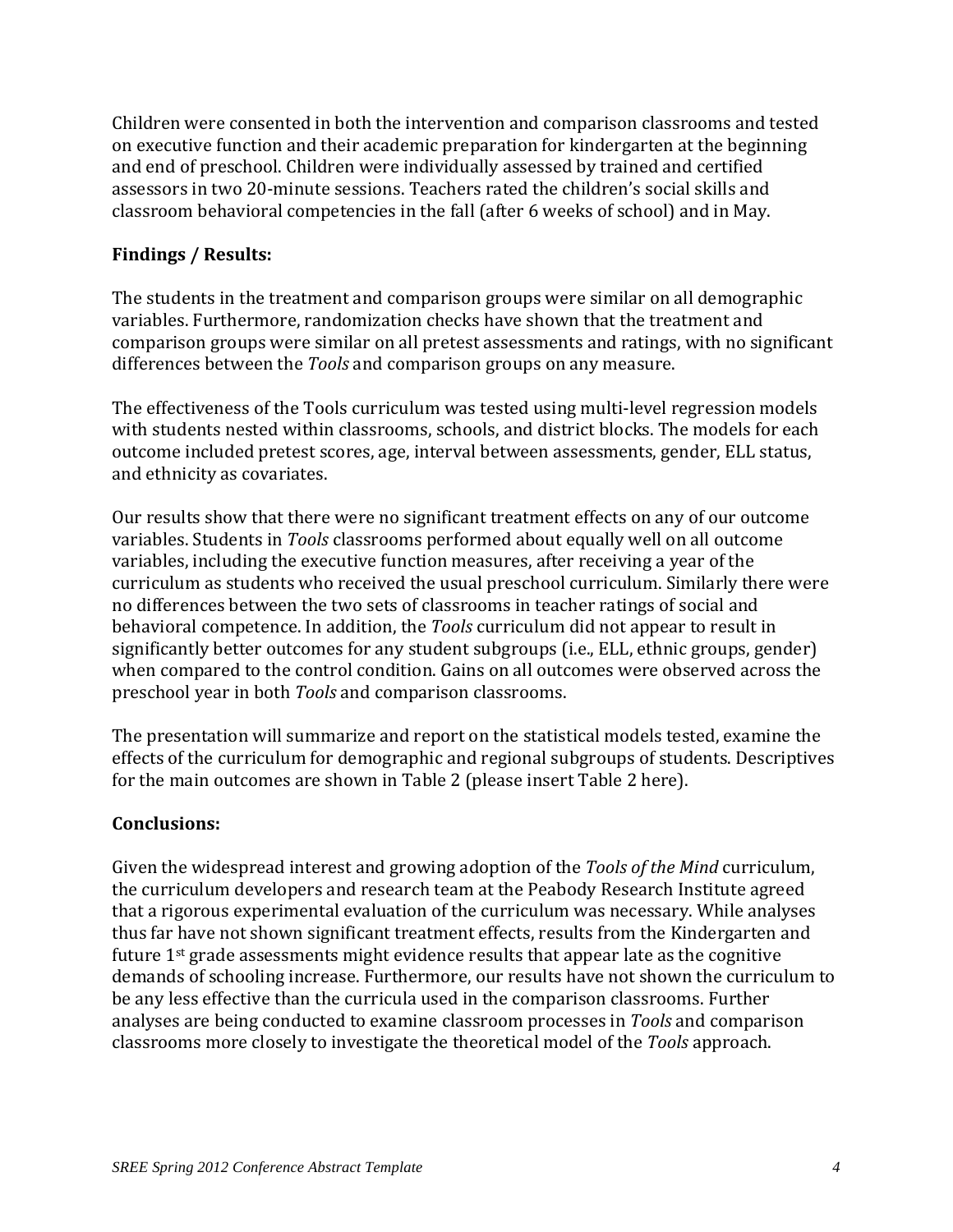## **Appendices**

Not included in page count.

#### **Appendix A. References**

References are to be in APA version 6 format.

Bodrova, E. & Leong, D. (2007). Tools of the Mind: The Vygotskian approach to early childhood education. Second edition. New York, Merrill/Prentice Hall.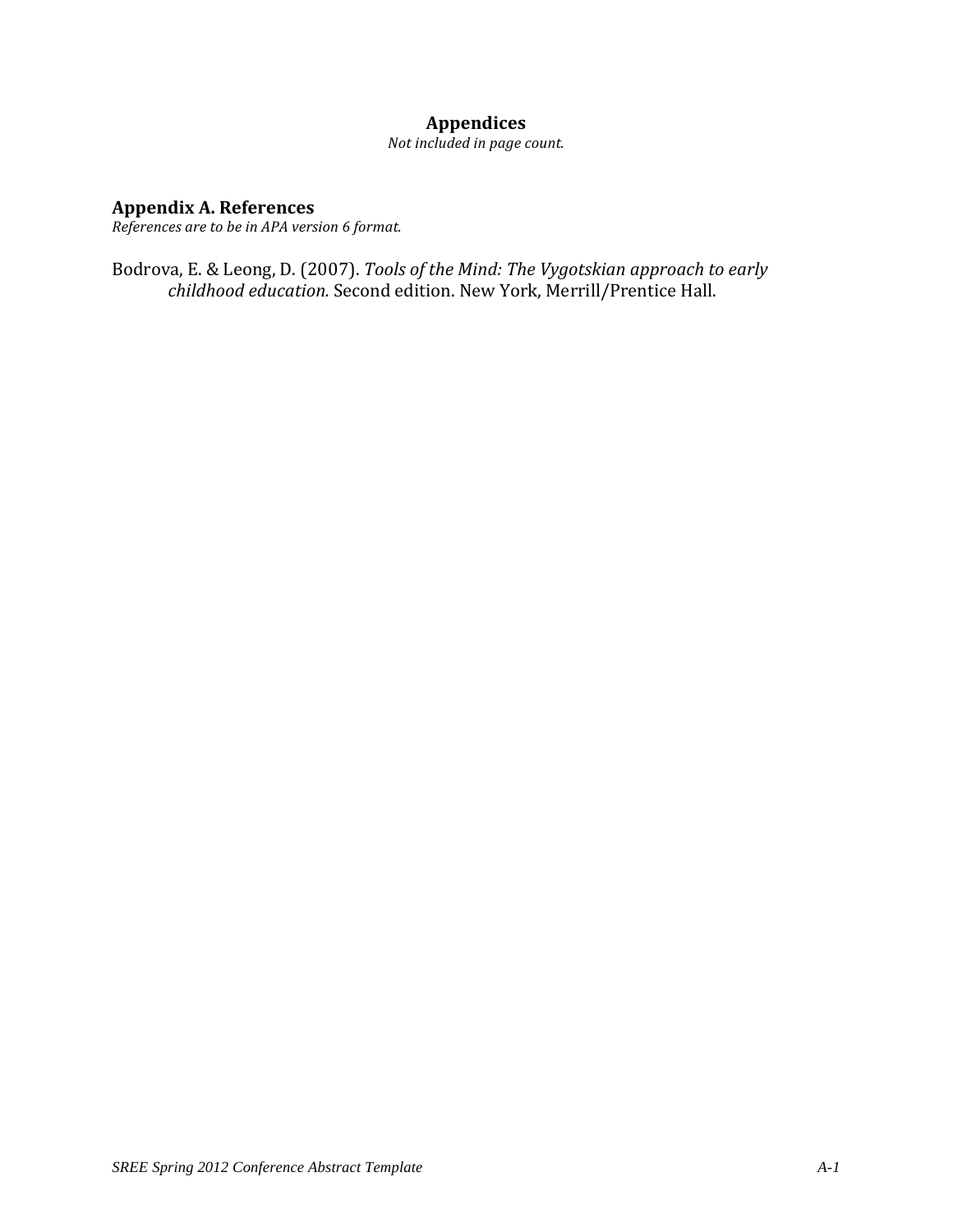# **Appendix B. Tables and Figures**<br>Not included in page count.

| <b>Table 1. Demographics</b>  |              |                 |                  |                 |  |  |  |  |  |  |
|-------------------------------|--------------|-----------------|------------------|-----------------|--|--|--|--|--|--|
| <b>Variable</b>               | <b>Tools</b> |                 | Comparison       |                 |  |  |  |  |  |  |
|                               | n            | $\%$            | $\boldsymbol{n}$ | %               |  |  |  |  |  |  |
| <b>Male</b>                   | 262          | 53%             | 217              | 57%             |  |  |  |  |  |  |
| Female                        | 237          | 47%             | 162              | 43%             |  |  |  |  |  |  |
|                               |              |                 |                  |                 |  |  |  |  |  |  |
| <b>ELL</b>                    | 137          | 28%             | 110              | 29%             |  |  |  |  |  |  |
| <b>Not ELL</b>                | 362          | 72%             | 269              | 71%             |  |  |  |  |  |  |
|                               |              |                 |                  |                 |  |  |  |  |  |  |
| <b>Black/African American</b> | 145          | 29%             | 86               | 23%             |  |  |  |  |  |  |
| Hispanic/Latino               | 119          | 24%             | 95               | 25%             |  |  |  |  |  |  |
| Caucasian                     | 192          | 38%             | 157              | 41%             |  |  |  |  |  |  |
| <b>Other</b>                  | 43           | 9%              | 41               | 11%             |  |  |  |  |  |  |
|                               |              |                 |                  |                 |  |  |  |  |  |  |
| Age at pretest                | 4.5 years    | 54 <sub>m</sub> | 4.6 years        | 55 <sub>m</sub> |  |  |  |  |  |  |
| Age at posttest               | 5.2 years    | 62m             | 5.2 years        | 62m             |  |  |  |  |  |  |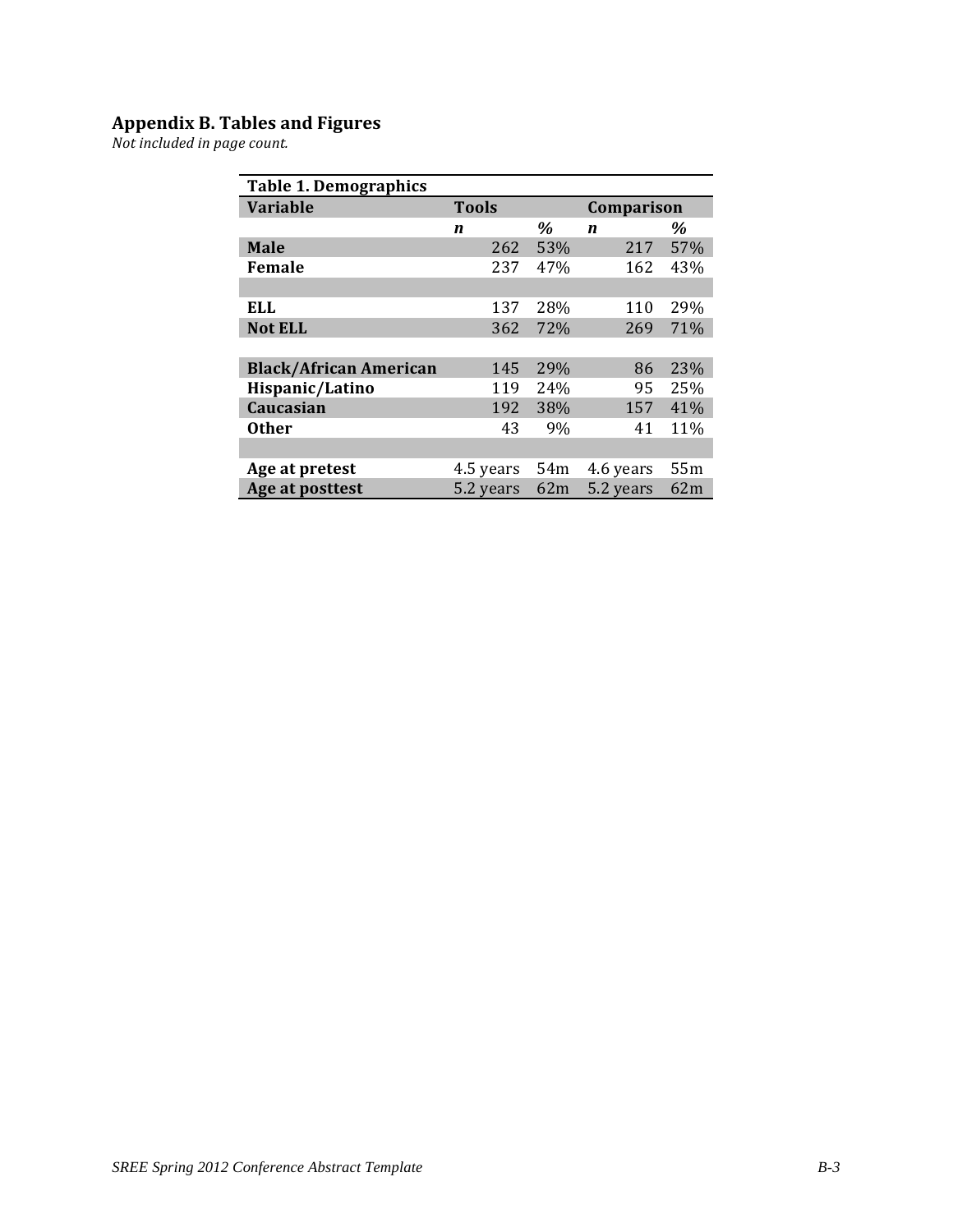| Table 2. Pretest and Postlest Descriptives<br>on Academic Outcomes (W scores) and Self-Regulation Direct Assessments |       |              |             |       |      |             |  |  |  |  |
|----------------------------------------------------------------------------------------------------------------------|-------|--------------|-------------|-------|------|-------------|--|--|--|--|
|                                                                                                                      |       | <b>Tools</b> | Comparison  |       |      |             |  |  |  |  |
|                                                                                                                      | Mean  | sd           | $\mathbf n$ | Mean  | sd   | $\mathbf n$ |  |  |  |  |
| Letter Word Pretest                                                                                                  | 314.8 | 25.8         | 493         | 312.6 | 26.2 | 369         |  |  |  |  |
| Letter Word Posttest                                                                                                 | 347.0 | 22.6         | 465         | 348.8 | 23.3 | 348         |  |  |  |  |
| <b>Spelling Pretest</b>                                                                                              | 337.7 | 23.3         | 493         | 335.0 | 23.4 | 369         |  |  |  |  |
| <b>Spelling Posttest</b>                                                                                             | 372.8 | 25.4         | 465         | 370.7 | 26.9 | 348         |  |  |  |  |
| Academic Knowledge Pretest                                                                                           | 427.2 | 23.4         | 493         | 426.6 | 22.9 | 369         |  |  |  |  |
| Academic Knowledge Posttest                                                                                          | 443.5 | 17.1         | 465         | 443.0 | 18.3 | 348         |  |  |  |  |
| <b>Oral Comprehension Pretest</b>                                                                                    | 439.4 | 16.1         | 493         | 438.8 | 15.7 | 369         |  |  |  |  |
| Oral Comprehension Posttest                                                                                          | 450.1 | 16.2         | 465         | 450.4 | 17.2 | 348         |  |  |  |  |
| <b>Picture Vocabulary Pretest</b>                                                                                    | 450.9 | 25.4         | 493         | 451.1 | 24.3 | 369         |  |  |  |  |
| <b>Picture Vocabulary Posttest</b>                                                                                   | 462.4 | 15.3         | 465         | 463.2 | 15.0 | 348         |  |  |  |  |
| <b>Applied Problems Pretest</b>                                                                                      | 381.1 | 31.8         | 493         | 380.6 | 30.8 | 369         |  |  |  |  |
| <b>Applied Problems Posttest</b>                                                                                     | 407.6 | 21.2         | 465         | 407.0 | 22.5 | 348         |  |  |  |  |
| Quantitative Concepts Pretest                                                                                        | 403.6 | 12.9         | 493         | 402.4 | 13.0 | 369         |  |  |  |  |
| <b>Quantitative Concepts Posttest</b>                                                                                | 421.3 | 15.1         | 465         | 421.3 | 14.7 | 348         |  |  |  |  |
| Dimensional Change Card Sort<br>Pretest                                                                              | 1.3   | 0.6          | 493         | 1.3   | 0.6  | 371         |  |  |  |  |
| Dimensional Change Card Sort<br>Posttest                                                                             | 1.7   | 0.6          | 465         | 1.6   | 0.6  | 348         |  |  |  |  |
| <b>Forward Digit Span Pretest</b>                                                                                    | 2.5   | 1.3          | 493         | 2.5   | 1.3  | 370         |  |  |  |  |
| <b>Forward Digit Span Posttest</b>                                                                                   | 3.1   | 1.2          | 465         | 3.1   | 1.1  | 348         |  |  |  |  |
| Backward Digit Span Pretest                                                                                          | 1.2   | 1.2          | 493         | 1.2   | 1.1  | 369         |  |  |  |  |
| Backward Digit Span Posttest                                                                                         | 1.6   | 1.3          | 465         | 1.6   | 1.4  | 348         |  |  |  |  |
| Peg Tapping Pretest                                                                                                  | 4.4   | 5.8          | 493         | 4.3   | 5.8  | 368         |  |  |  |  |
| Peg Tapping Posttest                                                                                                 | 9.4   | 5.6          | 465         | 9.2   | 6.0  | 348         |  |  |  |  |
| Head-Toes-Knees-Shoulders<br>Pretest                                                                                 | 10.5  | 13.6         | 492         | 9.6   | 12.2 | 366         |  |  |  |  |
| Head-Toes-Knees-Shoulders<br>Posttest                                                                                | 22.4  | 17.2         | 464         | 21.2  | 17.1 | 348         |  |  |  |  |
| <b>Copy Design Pretest</b>                                                                                           | 1.1   | 1.6          | 492         | 1.0   | 1.5  | 368         |  |  |  |  |
| <b>Copy Design Posttest</b>                                                                                          | 5.2   | 2.8          | 465         | 4.8   | 2.8  | 348         |  |  |  |  |

Toble 7 Dratect and Docttoct Decembrings